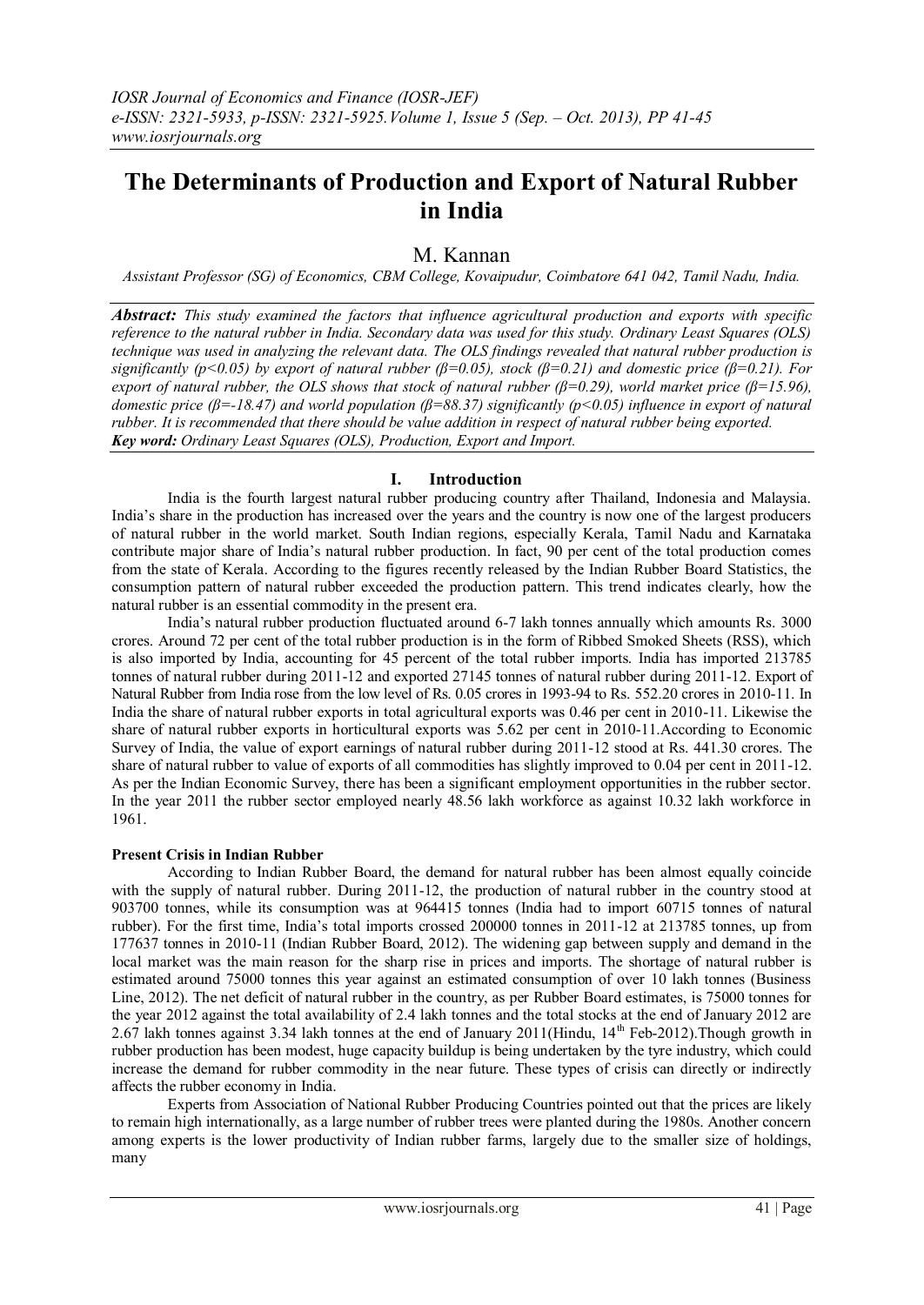farmers worried about insufficient price for the produces, market failure, labour shortage in rubber farms, and an approximately 50 per cent of the cost of production spent on labourers (Indian Rubber Board 2012).

Even though the rubber industries in India met lot of difficulties, it has a great future. To set right the problems which are occurred in rubber industry, the planners, educationalists, engineers, agriculturists, economists, scientists and politicians of the country jointly should pay attention on development of rubber economy. Further to achieve the sustainable development in rubber economy, much efforts has to be focused on different angles, such as productivity of land and labour, quality of products, value addition, quantity and price determination, export performance, modern technical adoption, efficient marketing system etc.

# **Objectives**

The specific objectives of the study as follows:

- 1. To examine various determinants of production on Natural Rubber in India and
- 2. To examine various determinants of Exports on Natural Rubber in India

# **II. Review of Literature**

Regarding to the rainfall which has a positive significance effect on the yield of cocoa crop, this research find its significance to the previous finding where Akintola (1983), studying the effects of agro climatic factors on some selected crops in Ibadan. Following his correlation and regression analysis, the responsiveness of each crop yield to specific agro climatic variables (rainfall, temperature, sunshine and humidity) was determined. Based on his findings, it was known that rainfall has statistically significant effect on yields of rice, cowpea, yam, cocoa and rubber crops. Ngeno (1990) carried out a study on determinants of export and one of his findings was that export is positively related to output level since higher production leads to increased volume of exports. Studies in Ghana and India by Fosu (1992) and Sharma (2001) respectively have showed that real exchange rate has a significant negative relationship with export. However a good producer price matching with export price has a positive significance on the export. Ball *et.al* (1966) also argued that at relatively high level of domestic demand, ceterus paribus, the quantity of resources devoted to export is lower. So, at lower domestic demand the surplus production leads to increased export volume. He further said that higher level of production is the main cause of export expansion since surplus output can be exhausted in international markets. Tijani *et.al* (1999) employed co-integration and error correction model to estimate export supply function in Nigeria using time series data that span more than three quarters of the  $20<sup>th</sup>$  century. The results indicate that weather effect is stationary while producer price and hectare planted to cocoa have a long run equilibrium relationship with cocoa export. . Musila (2004) analyses the impact of the common market for Eastern and Southern Africa on Kenya export, and finds that export is associated with high volume exported and not higher price for the product. A huge domestic demand impede an increase of the export related by ADB (2005), which reported a negative association between exports and growth rate of domestic demand in the Southeast Asian countries. Thus a variation in domestic demand pressure will affect the supply-side or availability for exports.

Grafoute Amoro and Yao Shan (2012) examined the factors that influence agricultural exports with specific reference to Cocoa and rubber. Secondary data was used for this study. Ordinary Least Squares (OLS) method was used in analyzing the relevant data. The OLS findings revealed that rubber export is influenced significantly (p < 0.05) by domestic rubber production ( $\beta$ = 68124.857), producer price ( $\beta$ = 10741.503), exchange rate (β= -17078.957), domestic consumption (β= -27094.147) and interest rate (β= 14991.565). For cocoa, the OLS shows that cocoa output (β=0.847), domestic consumption (β=-0.850) and rainfall (β=44.074) significantly ( $p \le 0.05$ ) influence cocoa export. It is recommended that there should be value addition in respect of the cocoa being exported.

# **III. Methodology**

The secondary data has been used for the study purpose. The pertaining to different aspects in natural rubber such as export quantity, import, stock, domestic price, rainfall, production, world market price, domestic price and world population were collected for 20 years from 1991-92 to 2010-11 and the collected data are used to analyze the influence on the quantity of production and export of natural rubber in India. Ordinary Least Square (OLS) method was used to determine variables affecting production and export of natural rubber in India. The various publications and reports such as Hand Book of Statistics on the Indian Economy, Economic Survey, RBI Bulletin, International Study Group, Kerala Rubber Board Statistical News, Annual Reports of Indian Rubber Board, Agricultural Statistics at a Glance, Food and Agricultural Organization of the United Nations etc., have been referred for collection of data.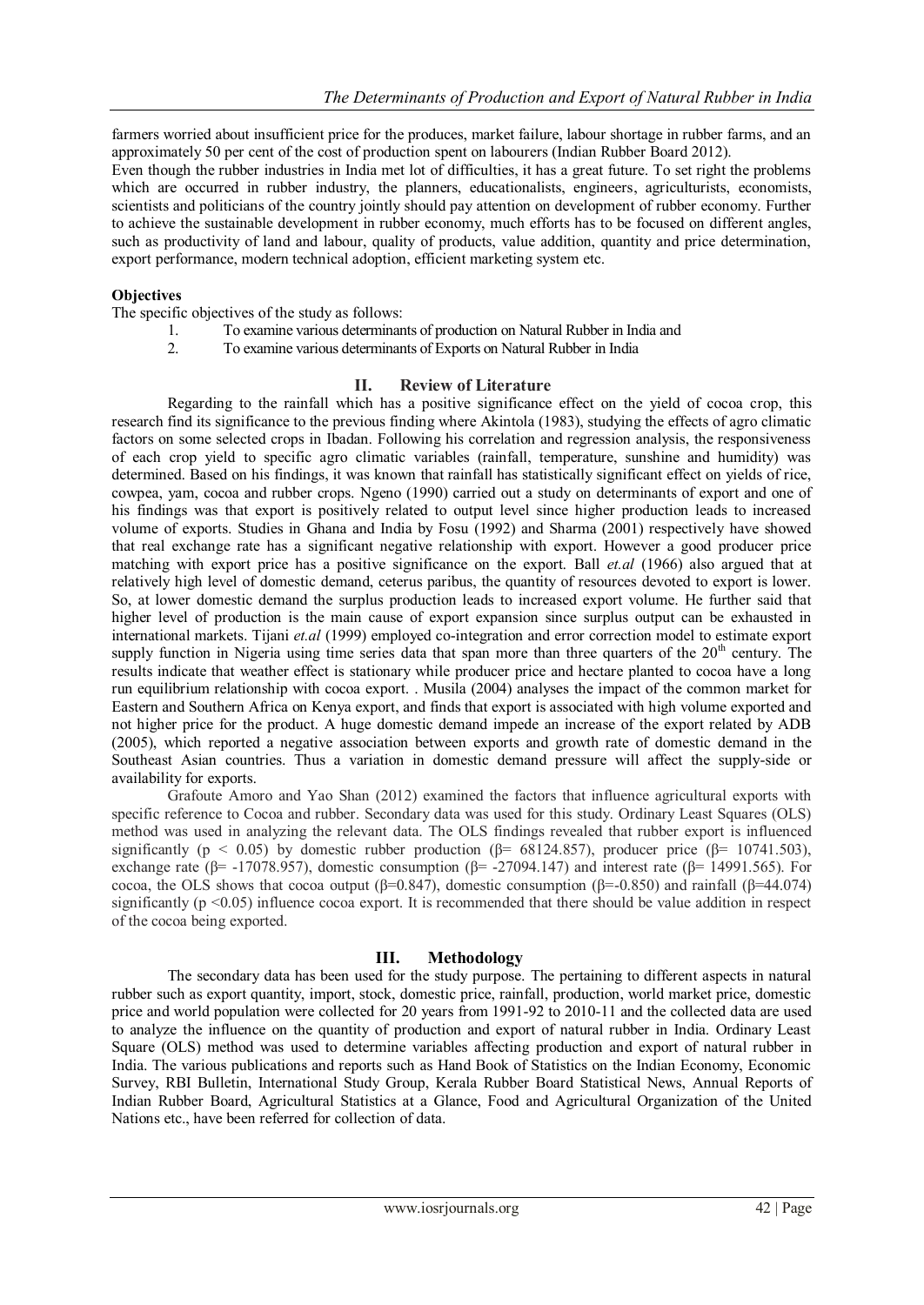#### **Ordinary Least Squares (OLS) Method**

In order to identify the factors affecting production and export of natural rubber in India, the Ordinary Least Squares (OLS) technique was done, by using the following equations.

A dynamic equation of production of natural rubber can be derived as:  $Y = a + b_1X_1 + b_2X_2 + b_2X_3 + b_3X_3 + b_4X_4 + b_5X_5 + \mu$ Where, Y = Quantity Production of Natural Rubber (tonnes)  $X_1$  = Export Quantity of Natural Rubber (tonnes)  $X_2$  = Import Quantity of Natural Rubber (tonnes)<br>  $X_3$  = Stock of Natural Rubber (tonnes)  $X_3$  = Stock of Natural Rubber (tonnes)<br> $X_4$  = Average Annual Domestic Market I Average Annual Domestic Market Price of Natural Rubber (in Rupees)  $X_5$  = Average Annual Rainfall (mm / year) Southern Peninsular India (SPI)  $\mu =$  error term  $b_1, b_2, \ldots, b_5$  = Regression Coefficients  $a =$  Intercept (Constant) The desired export equation of natural rubber can be postulated as:  $Y = a + b_1X_1 + b_2X_2 + b_2X_3 + b_3X_3 + b_4X_4 + b_5X_5 + \mu$ Where, Y = Export Quantity of Natural Rubber (tonnes)  $X_1$  = Quantity of Production of Natural Rubber (tonnes)  $X_2$  = Stock of Natural Rubber (tonnes)  $X_3$  = Average Annual World Market Price of Natural Rubber (in Rupees)<br>  $X_4$  = Average Annual Domestic Market Price of Natural Rubber (in Rupees = Average Annual Domestic Market Price of Natural Rubber (in Rupees)  $X_5$  = World Population  $\mu =$  error term  $b_1, b_2, \ldots, b_5$  = Regression Coefficient

a = Intercept (Constant)

#### **Results of Ordinary Least Square Technique on Factors Influencing the Production and Export of Natural Rubber in India**

The factors influencing the production and export of natural rubber are analyzed. The data pertaining to different aspects that influence the production and export were collected for 20 years from 1991-92 to 2010-11. The Ordinary Least Square (OLS) method was employed for the analysis. The model is fitted and the  $R^2$  value and F Table value are used to fit the model to analyze the parameters under study.

#### **Results of OLS Technique on Factors Influencing the Production of Natural Rubber**

The Ordinary Least Square (OLS) Method was used for determining the association and contribution of various factors for the production of the natural rubber in India and presented in Table 1. The data pertaining to different aspects such as export quantity, Import, Stock, domestic price and rainfall were collected for 20 years from 1991-92 to 2010-11 and the collected data is used to analyze the influence on the quantity of rubber production. Even though rubber is a perennial crop, still various factors such as rainfall, price etc., can influence the quantity of rubber extracted. Hence the variables such as the quantity( $X_1$ ), Import( $X_2$ ), Stock( $X_3$ ), Domestic price( $X_4$ ), and rainfall( $X_5$ ), were used for analysis.

The analytical table indicates the results of 'F' value were significant at one per cent level of probability. Since the 'F' value was significant, the prediction equation was fitted for production of natural rubber in India. The  $R^2$ value was 0.87 which revealed that 87.30 per cent of variation in the production was explained by the five variables were selected for the study. The OLS model for the production of natural rubber in India is as follows,

$$
\stackrel{\wedge}{Y}_{1}=10.27^{***}+0.05^{***}X_{1}\text{ -}0.01^{NS}\ X_{2}+0.21^{***}X_{3}+0.21^{**}X_{4}\text{ -}0.24^{NS}\ X_{5}+e_{t}
$$

| Table 1                                                                                |  |
|----------------------------------------------------------------------------------------|--|
| <b>Results of OLS on Factors Influencing the Production of Natural Rubber in India</b> |  |

|                                    | Coefficients          | <b>Standard Error</b> | t Stat  | P-value |
|------------------------------------|-----------------------|-----------------------|---------|---------|
| Intercept                          | $10.27***$            | 1.32                  | 7.80    | 0.0000  |
| Export                             | $0.05***$             | 0.02                  | 2.98    | 0.0100  |
| Import                             | $-0.01^{NS}$          | 0.06                  | $-0.13$ | 0.9011  |
| <b>Stock</b>                       | $0.21***$             | 0.07                  | 2.86    | 0.0126  |
| Domestic Price                     | $0.21**$              | 0.09                  | 2.28    | 0.0392  |
| Rainfall                           | $-0.24$ <sup>NS</sup> | 0.18                  | $-1.32$ | 0.2092  |
| $\mathbf{r}$ $\mathbf{r}$<br>0.052 |                       |                       |         |         |

 $R^2$  Value  $0.873$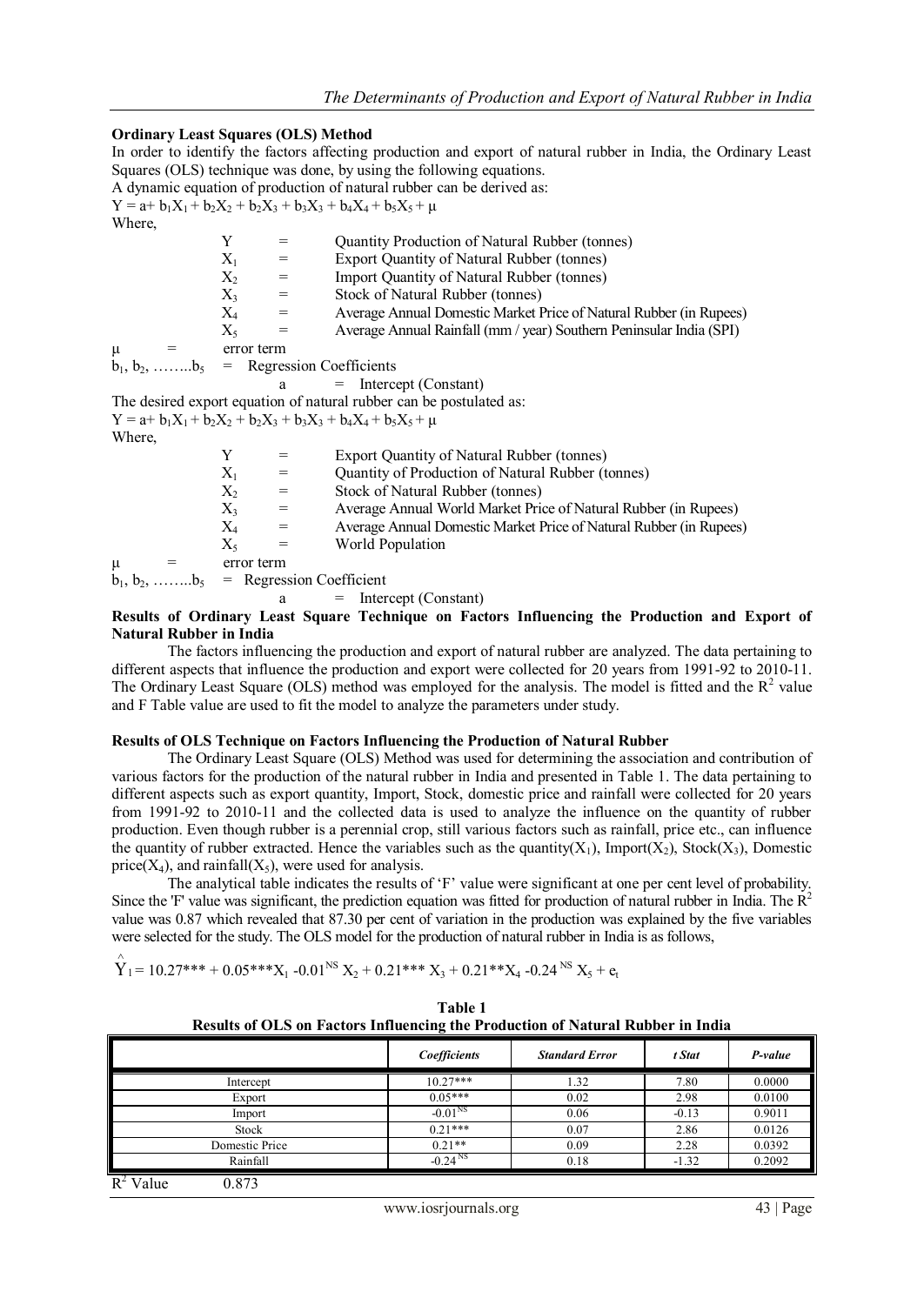Adjusted  $R^2$ 0.8276 F Value 19.24 Significant at 1 per cent level, \*\* Significant at 10 per cent level and NS Non Significant.

The results reveal that the variables such as Export, Stock and Domestic Price had positive and significant association with the production of natural rubber at one per cent level of significance. The results of OLS analysis showed that the quantity of natural rubber export is positively influenced the quantity production of natural rubber, i.e., increasing the production will lead to increase the quantity exports. The price will have direct effect on the quantity of natural rubber production and hence the present study also proves that the domestic price has positive and significant impact on the production of natural rubber in India.

The stock of the rubber has also had positive influence with the production of natural rubber which was an unusual phenomenon and which may be due to the expectation of rise in the prices. The natural rubber tree is becoming a perennial crop, it is not completely depend on rainfall for its cultivation. Therefore from the table is inferred that the rainfall has negatively influenced the production of Indian natural rubber. Even though the Import of natural rubber is not significant, it has negative relation with the production of natural rubber. The negative sign implies that the import increases due to the lowering of the domestic production of natural rubber.

# **Results of OLS Technique on Factors Influencing the Export of Natural Rubber**

The OLS Result for factors influencing Export of natural rubber in India is presented in the Table 2. The results reveal that the coefficient of multiple determinations  $(R^2)$  indicated that, higher proportion of variation was 0.9312 which indicated that 93.12 per cent variables in the dependent variable (Quantity Export) was explained by the independent variables (Production, Stock, World Market Price, Domestic Price and World Population) included in the model. Similarly, the adjusted  $R^2$  also indicated the higher proportion of variation in the dependent variable by taking care of degrees of freedom. The OLS model on the export is as follows,

 $\hat{Y}_1$  = - 442033\*\*\* - 0.03<sup>NS</sup> X<sub>1</sub> - 0.29 X<sub>2</sub> + 15.96 X<sub>3</sub> -18.47 \*\*X<sub>4</sub> + 88.37\*\*\*X<sub>5</sub>+ e<sub>t</sub>

| Table 2                                                                     |  |  |  |  |
|-----------------------------------------------------------------------------|--|--|--|--|
| Results of OLS on Factors Influencing the Export of Natural Rubber in India |  |  |  |  |

|                    | Coefficients | <b>Standard Error</b> | t Stat  | P-value |
|--------------------|--------------|-----------------------|---------|---------|
| Intercept          | $-442033***$ | 117414                | $-3.76$ | 0.0021  |
| Production         | $-0.03^{NS}$ | 0.07                  | $-0.36$ | 0.7213  |
| Stock              | $-0.29***$   | 0.06                  | $-4.82$ | 0.0003  |
| World Market Price | $15.96**$    | 6.73                  | 2.37    | 0.0326  |
| Domestic Price     | $-18.47**$   | 7.31                  | $-2.52$ | 0.0243  |
| World Population   | 88.37***     | 26.91                 | 3.28    | 0.0054  |

 $R^2$  Value 0. 9312

Adjusted  $R^2$ 0. 9066

F Value 37.90

Significant at 1 per cent level, \*\* Significant at 10 per cent level and NS Non Significant.

Among the five independent variables, except production all other variables such as stock, world market price, domestic price and world population are statistically significant at one per cent level. The stock of the natural rubber in India is negatively related to total export quantity i.e., increasing the stock of natural rubber will lead to lowering the export quantity and vice versa.

It obvious that as the world market price increases to capture the price advantage, the exporters will export more quantity of natural rubber. Hence, the increases of world market price influenced the rubber export in positive direction. The coefficient of the domestic price has negative sign in the result of OLS which implies that the domestic price declines than that of world average price, then the quantity export increases to get more profit from the international market than trading in the domestic market at lower price.

The world population has positively influenced export quantity of natural rubber. Increases of world population positively influenced with quantity exported as the hike in aggregate demand on produces of automotive industries around world. Therefore, the world population and overall increasing demand on an automotive produces positively influences the export quantity of natural rubber.

# **IV. Conclusion**

In the production of natural rubber, the variables such as export quantity, stock and domestic price had positive and significant association with the production of natural rubber. Even though the Import of natural